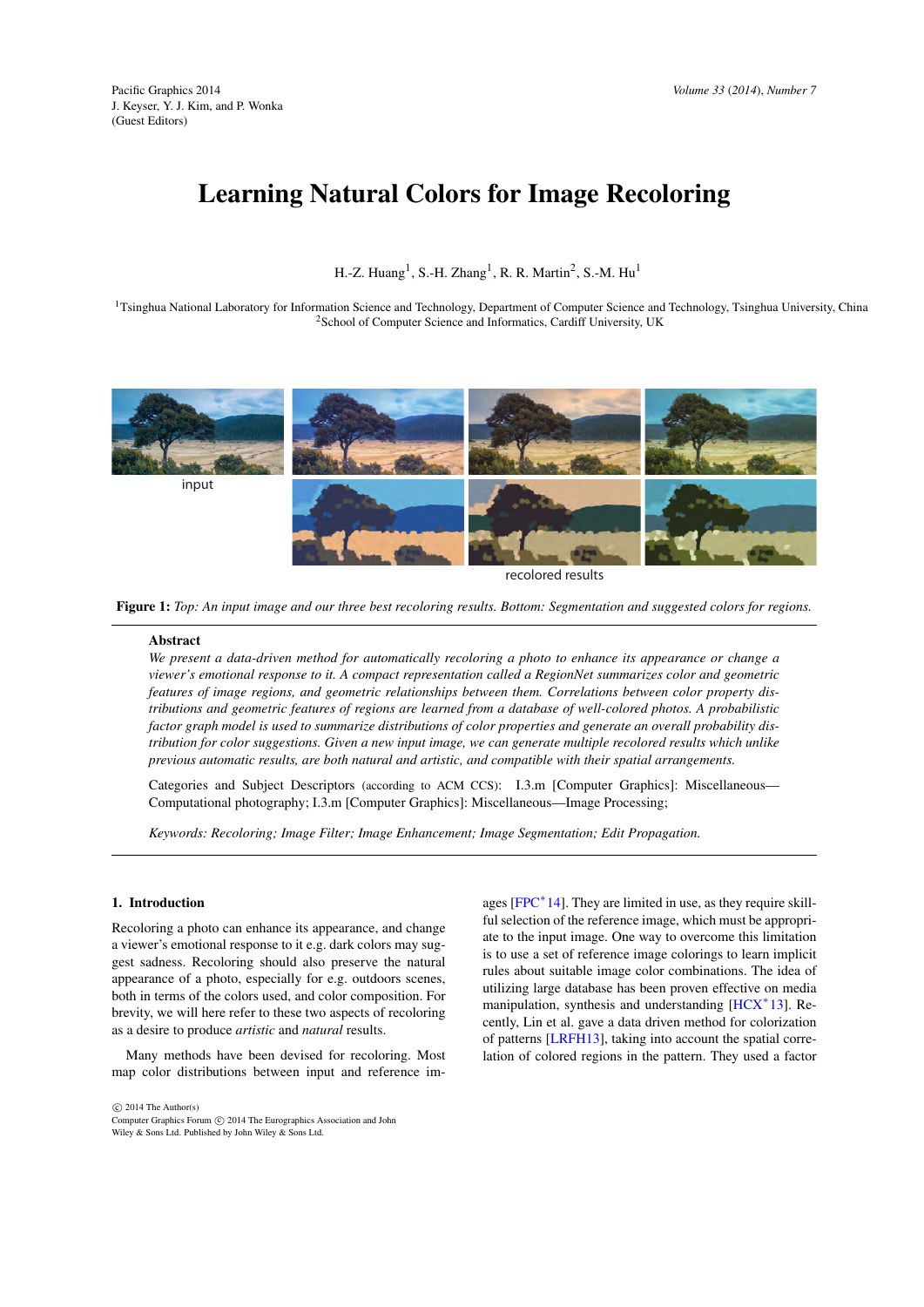<span id="page-1-0"></span>graph to suggest aesthetic colorings: a probabilistic graphical model factorizing a complex overall probability distribution into simpler probability density functions. However, users also expect a natural appearance when recoloring a photo. Without considering color correlations in the natural world, Lin's method can generate unnatural results (e.g. a green sky) when applied to photos.

We show here how to generate photo recolorings that are both artistic and natural. Our approach can be considered to be a data-driven image filter. Inspired by [\[LRFH13\]](#page-9-2), we use a factor graph to generate recolorings. The novelty in our work lies in producing suggestions with natural colors for real world objects, with suitable spatial arrangements of compatible colors. A *RegionNet*, a novel compact image representation, is used to describe image regions. Nodes store geometric features and mean color of each region; edges store geometric relationships between regions. Training using a database of 3000 images captures the relationships between color property distributions and geometric features of image regions. The color property distributions are combined using a probabilistic factor graph model.

We divide regions into main regions and detail regions, with different recoloring strategies, to ensure robust recoloring results in the face of imprecise image segmentation. We use Markov chain Monte Carlo (MCMC) methods to sample the overall probability density function encoded by the factor graph, generating multiple color suggestions for a given photo. To avoid discontinuities at region boundaries, the color of each pixel is determined by blending suggested colors for nearby regions, using blending weights computed by edit propagation.

Our contributions are threefold: (i) a novel framework for automatically generating multiple appealing yet natural recoloring results for a photo, (ii) the RegionNet, a compact image representation specifically designed for photo recoloring, and (iii) factors for a factor graph model specifically designed to produce artistic yet natural results.

## 2. Related Work

Our work is inspired by earlier work on color editing, but uses a compact image representation and edit propagation.

Color editing. A widely used method for color editing is to map the color distribution of a reference image to the input image [\[RAGS01,](#page-9-3) [TJT05,](#page-9-4) [PKD07\]](#page-9-5). The color transfer method in [\[WDK](#page-9-6)<sup>\*13]</sup> creates natural recolorings by taking geometric context into account. By considering temporally consistency, color transfer can also be applied to video [\[BSPP13\]](#page-9-7). Color transfer based recoloring methods need careful user selection of a compatible reference. Similar ideas have been used to colorize grayscale images [\[WAM02,](#page-9-8)[LLW04,](#page-9-9)[CHS08\]](#page-9-10). To ensure natural coloriza-tion results, [\[CZG](#page-9-11)<sup>\*</sup>11] considers reference images with similar content found by use of text labels and object contours.

[\[GCR](#page-9-12)<sup>\*</sup>12] requires the user to supply a semantically similar reference and focuses on matching superpixels. More can be found on color mapping in  $[FPC^*14]$  $[FPC^*14]$ .

In a data-driven approach to recoloring, [\[WYW](#page-9-13)<sup>∗</sup>10] captures color histograms of different textures in a database to steer colors in an input image towards a specific color theme to ensure natural recoloring results, while [\[WJC13\]](#page-9-14) connects colors with words that describe emotions, allowing users to recolor an image by typing a single word. Both methods require user input, and can give poor results if the theme or word selected is incompatible with the input image. Our method can *automatically* provide multiple appealing recolored results without user input, avoiding poor user choices.

Lin [\[LRFH13\]](#page-9-2) uses a factor graph model to colorize patterns, utilizing the distributions of different color properties (e.g. intensity and saturation) learned from a database. While it can suggest multiple good alternatives for an input pattern, it generates unrealistic, exaggerated recolored results when applied to natural images, e.g. a green sky. Our model employs a similar factor graph model, but takes into account that results should be both natural and artistic. While simple patterns can be segmented readily, it is more difficult to segment natural images. We finesse this problem by classifying image regions as either main or detail, and only learn for main regions to improve learning reliability.

Compact image representation. The bag-of-visualwords model [\[FFP05\]](#page-9-15) represents an image in terms of abstract, discriminating features. However, it does not represent geometric features of image regions and geometric relationships between them. Other work [\[KWR07\]](#page-9-16) summarizes an image using an arrangement of patches but does not adequately capture geometric relationships between regions. In [\[HZW](#page-9-17)<sup>∗</sup> 13], a *PatchNet* structure is used to capture geometric relationships between regions for image synthesis. However, they do not extract geometric features for each individual region. Furthermore, constructing regions based on patches is time consuming and creates many small meaningless pieces, which can be simplified by using superpixels. Thus, we have devised a new compact image representation with simpler construction, the RegionNet, which summarizes color and geometric features for image recoloring.

Edit propagation. Intuitive stroke-based methods can help users propagate editing operations from one image area to another with similar appearance: see [\[LLW04,](#page-9-9) [LFUS06,](#page-9-18) [XLJ](#page-9-19)<sup>∗</sup> 09, [LCG10\]](#page-9-20). In particular, [\[LJH10\]](#page-9-21) formulates edit propagation as function interpolation in a high-dimensional space. This can be done rapidly, as needed for interactive applications. We adapt this work to efficiently compute weights to determine output pixel colors from multiple regions, to avoid recoloring discontinuities at region boundaries. A similar *soft segmentation* method is used in [\[WYW](#page-9-13)<sup>∗</sup> 10]. However, while we compute the probability that a pixel belongs to a certain region with an intuitive normalization method, they compute probabilities heuristically.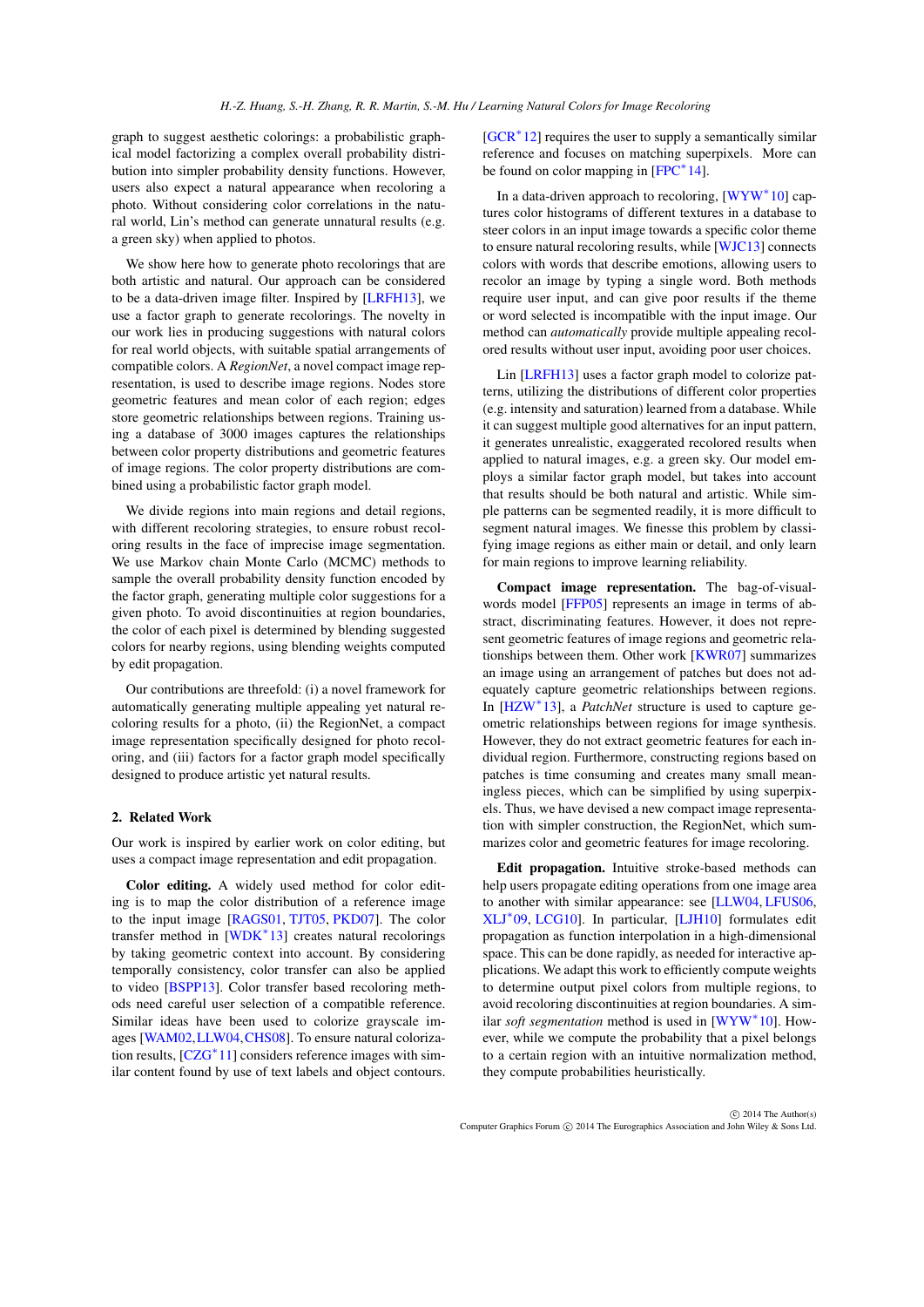*H.-Z. Huang, S.-H. Zhang, R. R. Martin, S.-M. Hu / Learning Natural Colors for Image Recoloring*



<span id="page-2-0"></span>Figure 2: *Pipeline. (a) A set of well-colored images produces (b) one RegionNet for each example. Main regions are used for training; detail regions are ignored. (c) Color property distributions learned from the database are combined into a factor graph model. (d) An input image gives (e) a RegionNet with main and detail regions. (f) Multiple color suggestions are generated for its main regions by MCMC sampling of the factor graph; detail regions are recolored separately. Smooth recoloring output (h) is computed using editing weight maps (g) generated by edit propagation. Results are ranked for user presentation.*

# 3. Overview

To achieve appealing color effects, professional photographers carefully adjust the colors of regions one by one. We assume that implicit rules guide the photographer's selection of suitable colors, and that these can be learned from a database with sufficient examples. As well as taking into account the artistic quality of the results, photographers must also avoid unnatural recoloring. Here, we assume that such rules may be expressed in terms of geometric features of regions, e.g. area, position, and texture. Texture helps provide an understanding of the semantic content of a region, e.g. whether it is grass or rock. Other geometric features also contribute to the meaning of a region, and furthermore, geometric relationships between regions also determine appropriate recoloring. Once these implicit rules have been obtained from the database, they can be applied to an input image to suggest various recoloring schemes to generate multiple suggested recolorings, allowing the user to choose the output they prefer. Figure [2](#page-2-0) shows our pipeline.

Offline learning is based on a database of 3000 wellcolored photos. We build a RegionNet for each. To capture artistic character from the database, we train logistic regression models which can predict distributions of color properties for regions based on geometric features. To capture natural character, we construct hue distributions for textures in the database. In the online stage, after building a Region-Net for the input image, we predict distributions of color properties based on the geometric features in the RegionNet, and use a factor graph to combine all distributions to generate an overall distribution for color suggestions. We can use MCMC to sample it to get as many recolorings as wanted.

To get well-colored photos, we downloaded 10000 photos from the Internet and asked students majoring in photography to manually select 3000 which were artistic yet natural. The photos fell into categories including scenery, close-ups and city view. The input image to be recolored should belong to at least one of these categories to achieve satisfactory recoloring results, as content arrangement and color character vary between categories. Obviously, the system could be trained with any other desired categories.

Our RegionNet is a graph. Its nodes correspond to image regions, storing mean color, a geometric feature vector and a texture descriptor for each. Its edges summarize geometric relationships between regions. Each region is classified as either *main* or *detail* according to size. Main regions have large areas and visually dominate the image; color processing is based around them.

To capture artistic character from the image database, we train a multinomial logistic regression model for each unary color property (such as the lightness of a region) to predict a distribution of color property values based on the geometric features of a single main region. We also train a similar model for each pairwise color property (such as the difference of saturation between two regions) based on the geometric features of a pair of adjacent main regions. To capture natural character from the database, we cluster texture descriptors for main regions and calculate a hue histogram for each class. However, for detail regions, similar content may appear just a few times in the database, so no useful color property distributions can be learned: we ignore them during offline learning.

In the online stage, given an input image, we build a Re-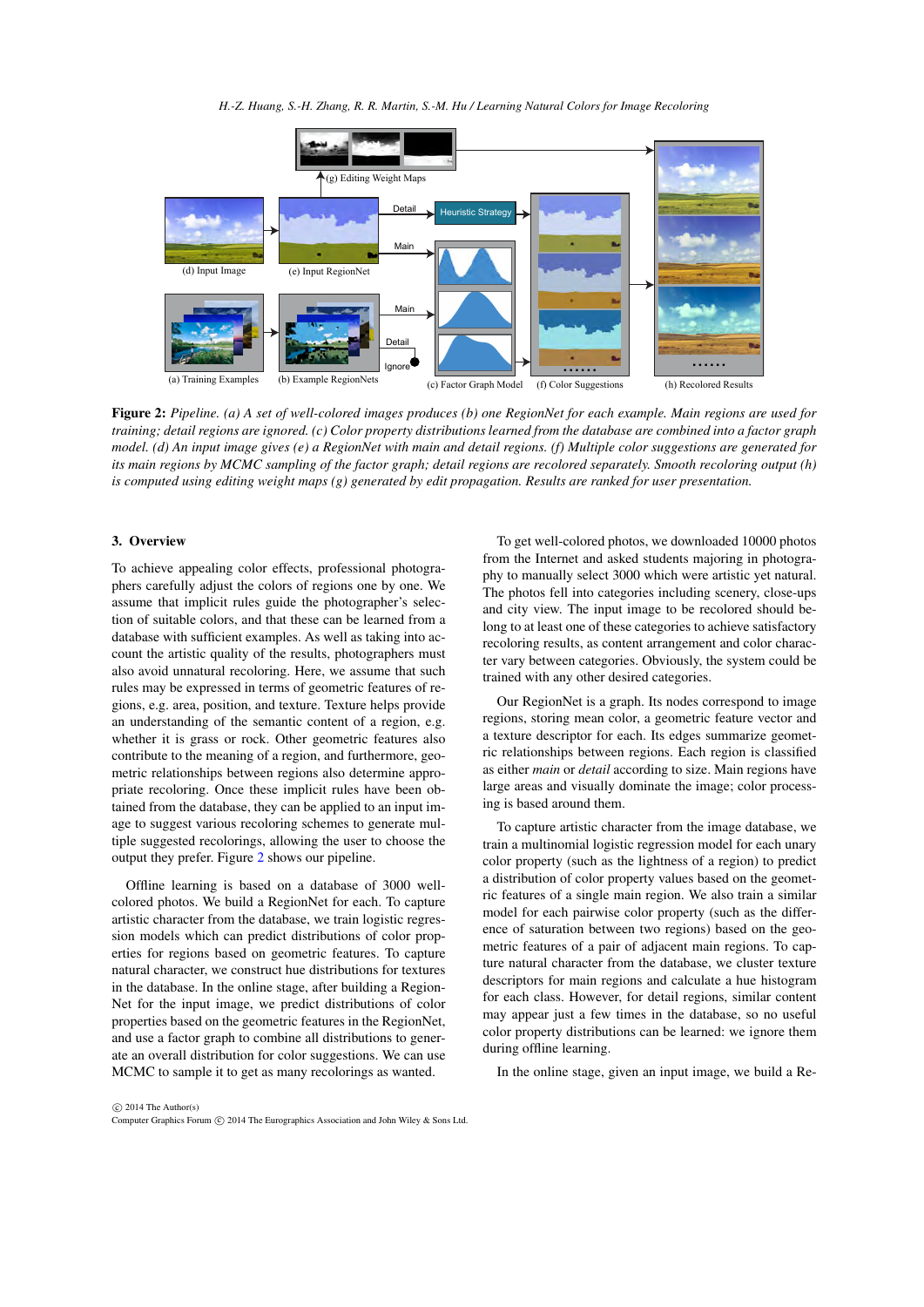<span id="page-3-1"></span>

<span id="page-3-0"></span>Figure 3: *Constructing a RegionNet. (a) An input image is (b) divided into superpixels, which are grouped by color to give (c) regions, classified as either main (colored) or detail (black). (d) A RegionNet stores region colors, geometric features of regions and their geometric relationships.*

gionNet for it. To ensure artistic results, new color property distributions (both unary and pairwise) for main regions are predicted using corresponding multinomial logistic regression models using the geometric features of the input image. To ensure natural results, when given a texture descriptor corresponding to a main region to be recolored, we use a *k* nearest neighbor approach to determine its class, and find the corresponding hue histogram. We refer to the mapping between regions and their proposed colors as a color suggestion for an image. In order to combine all color property distributions to generate an overall probabilistic distribution for color suggestions, a probabilistic graph model called factor graph is used. Using an MCMC approach, we sample multiple color suggestions to match the predicted overall distribution for color suggestions. After colors for main regions are determined, colors for detail regions are simply suggested by a heuristic rule to be compatible with colors of main regions. Edit propagation is then used to propagate color suggestions from region level to pixel level. Further user interaction can be provided, e.g. to hold one region unchanged while suggesting colors for other regions.

# 4. RegionNets

We now discuss the RegionNet structure. Each node represents a region. For each main region, it stores its mean color, a geometric feature vector and a texture descriptor. For each detail region, it only stores the mean color. Edges store geometric relationships between adjacent regions. Figure [3](#page-3-0) illustrates our RegionNet construction process. Firstly, the image is segmented into regions with similar color, and then classified as either main or detail regions according to area. Next, we extract geometric features and texture descriptors for main regions, and geometric relationships between regions. Finally, the graph is built.

# 4.1. Region Extraction

We now consider how to extract regions with similar color. Segmentation of natural images is challenging, and state-ofthe-art algorithms , e.g. [\[AMFM11\]](#page-9-22), can be time consuming. However, careful segmentation is not necessary when learning color property distributions: the spatial arrangement of colors using coarse regions suffices to describe the visual color properties of natural images. Variations in segmentation caused by changes to thresholds or constants also accordingly have little effect. For rapid segmentation, we first divide the input image into *superpixels* [\[ASS](#page-9-23)<sup>∗</sup> 12], which typically belong to a single object, and have a similar size. They allow us to exploit local similarity of appearance and avoid the need to compare individual pixels when determining regions. Using 800 superpixels gives a good balance between time and precision of regions. This number was determined by trial and error, and does not depend on image size: it is the *relative* sizes of regions and geometric features which are important. To combine superpixels with similar color into regions, we first compute the mean color of each superpixel, and its mean gradient magnitude using a Sobel filter. Using a superpixel occupancy map *Q* that marks superpixels not yet covered, we then iteratively generate initial regions by combining similar superpixels:

- 1. Choose the unoccupied superpixel in *Q* with minimal mean gradient magnitude as a representative superpixel *Sr* for a new initial region *Rn*.
- 2. Find all superpixels in the image with similar appearance to  $S_r$  and add them to the current region  $R_n$ . A pair of superpixels  $S_r$  and  $S_s$  are similar if their color distance  $d_c(S_r, S_s) < \delta_c$  and gradient distance  $d_e(S_r, S_s) < \delta_g$ .  $d_c$ is the  $L_2$  norm distance in Lab space and  $d<sub>g</sub>$  is the absolute difference between mean gradient magnitudes. δ*c* and δ*g* are constants balancing color consistency within each region and the number of regions. They are set to 0.07 and 0.05, determined by trial and error; the method is insensitive to changes in these values since coarse regions suffice to represent the spatial arrangement of colors.
- 3. Mark superpixels in *Rn* as occupied in *Q*.

Note that a region may be disconnected. Initially, a superpixel may belong to more than one region: this helps overcome the problem that the first region a superpixel allocated to may not be the best one (as we use a threshold-based method). We resolve ambiguities by first merging each pair of initial regions which overlap by more than 20% of the area of either. Any remaining shared superpixels are assigned to the region whose representative superpixel has smallest color distance in Lab space to it. Our implementation takes about 5 s to segment a  $960 \times 640$  image; a pixel-based approach as used by PatchNets takes about 50 s for a similar task [\[HZW](#page-9-17)<sup>∗</sup> 13].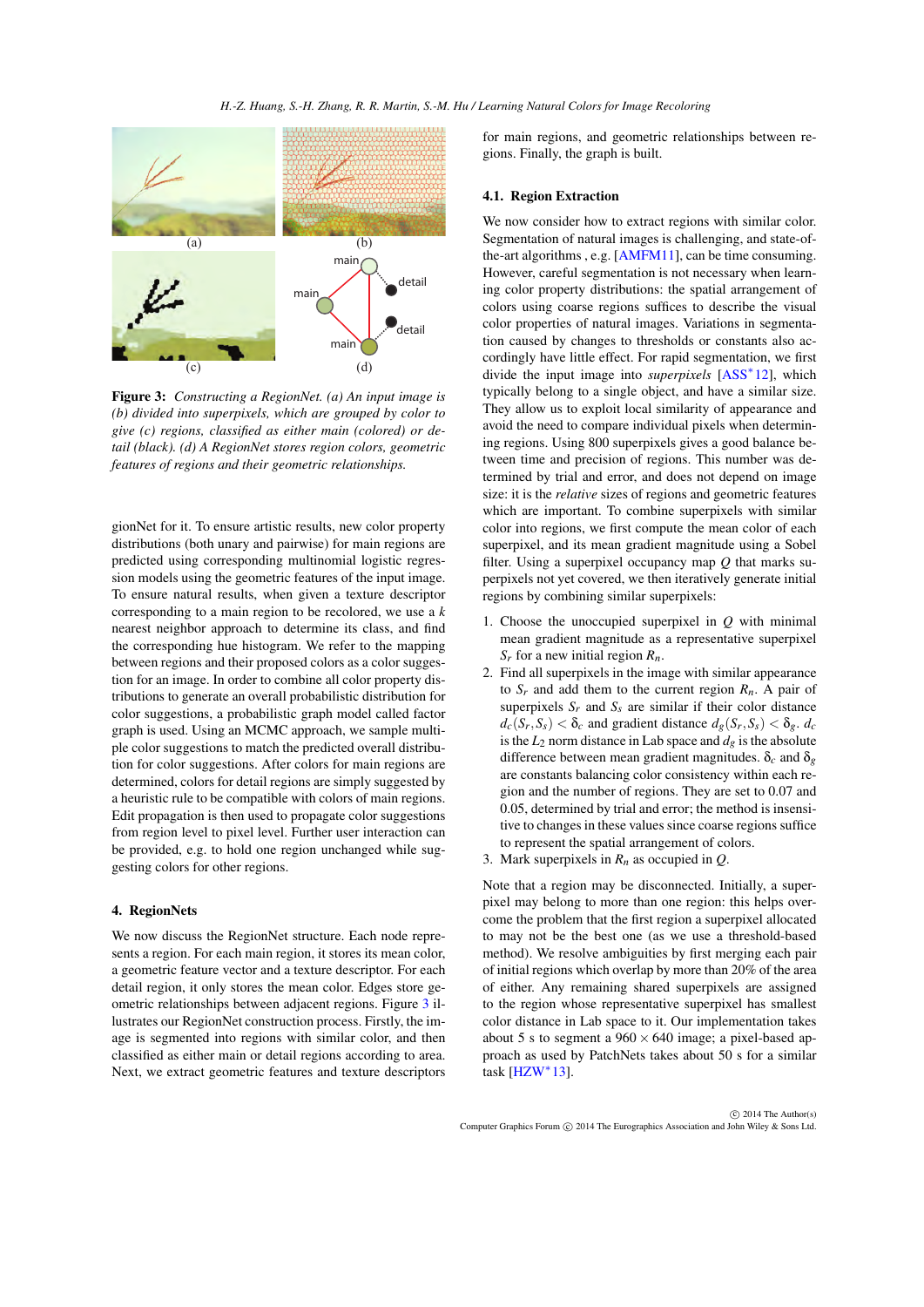#### <span id="page-4-2"></span><span id="page-4-0"></span>4.2. RegionNet Construction

We now construct a RegionNet from the extracted regions. Main regions are those with more than 30 superpixels. We compute their mean color, and several geometric features: Normalized Area: region area / total image area. Normalized Centroid: the region's centroid assuming the image's dimensions are  $[0,1]^2$ . Squared Relative Perimeter: perimeter<sup>2</sup> / area. Texture Descriptor: the mean and standard deviation of pixelwise Gabor filter responses (at 4 scales and 6 orientations) within the region [\[MM96\]](#page-9-24). This 48-dimensional texture descriptor for every region is resolution independent. The geometric features, apart from the texture descriptor, are extracted into a geometric feature vector, which is later used to learn *artistic* character from the database. The texture descriptors are used to learn *natural* character from the database.

For each detail region, we extract the mean color, which provides a suitable color for each such region.

These features and descriptors for each region are now assembled into a RegionNet. Each node for a main region stores the geometric feature vector, the texture descriptor and the mean color; for a detail region, it stores the mean color. For every pair of main regions  $(R_i, R_j)$ , we compute an adjacency strength, the total number of pixels from either  $R_i$  or  $R_j$  that are within a two-pixel distance from the other, normalized by the sum of all adjacency strengths. We add an edge to the RegionNet connecting the corresponding nodes, storing the adjacency strength, if it is not zero.

#### 5. Learning Colors from the Database

In this section, we explain how we learn to predict artistic yet natural color suggestions for main regions from the information in the database.

#### 5.1. Learning to be Artistic

Predicting color *properties* instead of colors generalizes better to colors absent from the training dataset; the relative importances of color properties can be adjusted via weights. For each main region of an input image, we predict *unary color properties*: Hue, Saturation, Lightness. For each pair of adjacent main regions, we predict *pairwise color properties*: **Perceptual Distance**  $(L_2$  norm distance between colors in Lab space), and Hue Distance, Saturation Distance, and Lightness Distance, as absolute channel differences in HSV space (hue treated as a circular quantity).

We wish to predict a distribution of color property values for each color property  $\pi$  separately. We use the *k*-means algorithm to discretize the property space into  $k = 10$  bins. We then train a multinomial logistic regression model on  $(\pi, f)$ pairs from the database. For unary color properties, *f* is the geometric feature vector of a main region. For pairwise color properties, *f* comprises the concatenated geometric feature







<span id="page-4-1"></span>Figure 4: *Lightness distributions for different regions. Top: Input image and two main regions (in green). Bottom: Probability density distributions of lightness for these regions*

vectors of the pair of adjacent main regions, ordered such that the vector with the smaller  $L_2$  norm comes first. (The geometric feature vector does not include the texture descriptor: see Section [4.2\)](#page-4-0). Given this model, for any new input *f* , we can predict the probability that its color property falls into each bin: we can predict a color property histogram for *f* . Using a Gaussian mixture model, we can estimate the underlying probability density distribution  $p(\pi(c)|f)$  for each histogram, following [\[WYW](#page-9-13)<sup>∗</sup> 10]. Each color property π(*c*) is a function of a color suggestion *c*, which represents a suggested mapping between colors and regions. Figure [4](#page-4-1) illustrates distributions of lightness for two different regions in an image. For a unary color property,  $p(\pi(c)|f)$  indicates the suitability of a certain color suggestion for a main region. For a pairwise color property,  $p(\pi(c)|f)$  indicates whether two adjacent main regions are colored compatibly.

# 5.2. Learning to be Natural

Although semantic information is already encoded in the geometric feature vector, e.g. regions near the top are more likely to be sky, this is insufficient to ensure that color suggestions will result in natural colors. However, *textures* are also a strong cue to the type of an object. We thus learn color property distributions for texture classes to help suggest natural colors. Putting texture information in the same vector as the other geometric features would result in a feature space with too many dimensions for effective learning, so we treat the texture information separately. We follow [\[WYW](#page-9-13)<sup>∗</sup> 10] to capture texture-color relationships. A *k*-means algorithm is used to cluster texture descriptors of all main regions in the database into  $k$  classes (empirically,  $k = 200$  following [\[WYW](#page-9-13)<sup>∗</sup> 10]). We again ignore detail regions as before. We then make a hue histogram for each texture class, and a Gaussian mixture model is used to estimate probability density functions for these histograms; these indicate how natural a given hue is for some texture class. Given the texture descriptor of an input image region, a *k*-nearest neighbours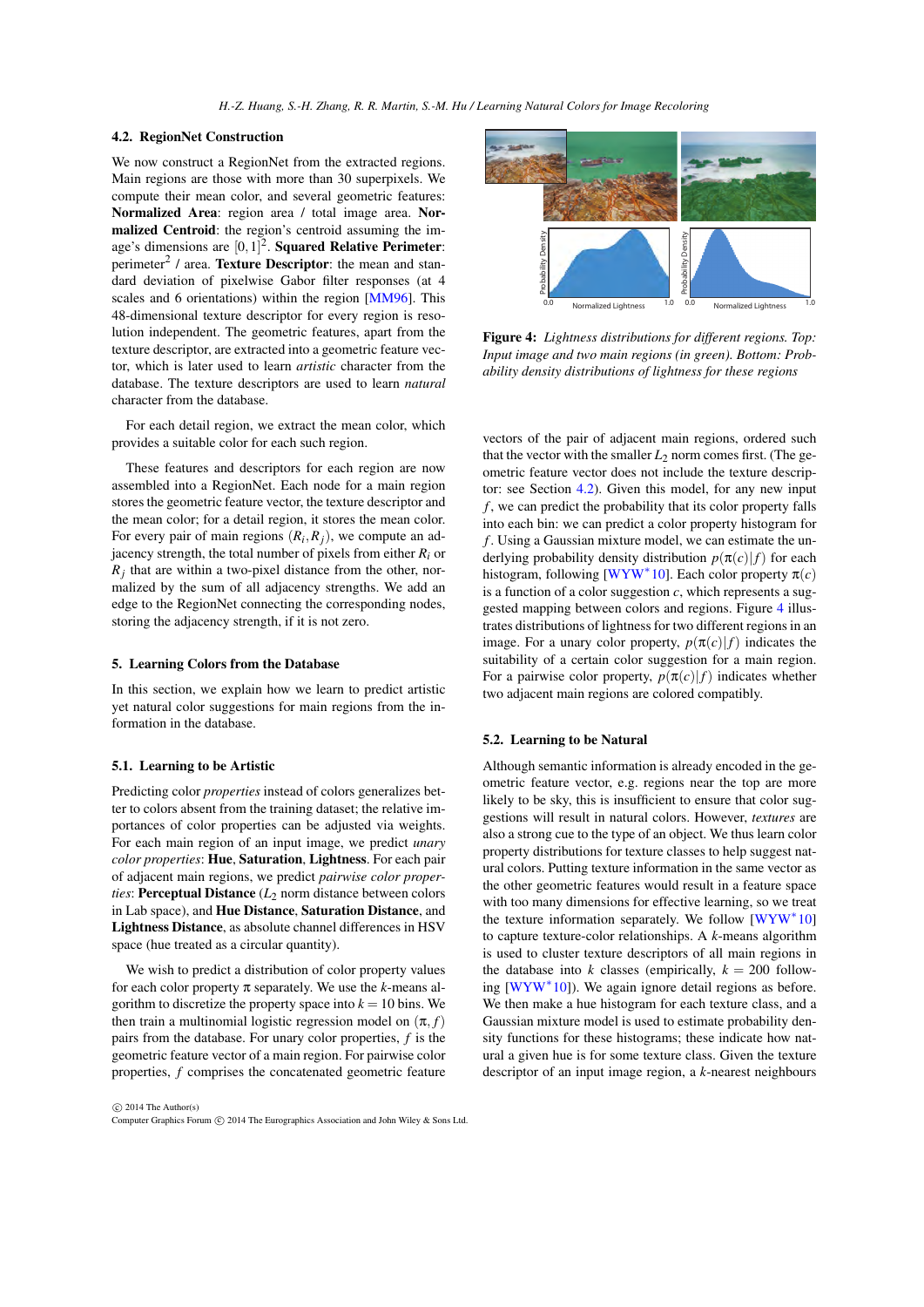<span id="page-5-1"></span>approach is used to find the texture class it belongs to. The corresponding hue distribution can evaluate the naturalness of a color for that input region.

#### <span id="page-5-0"></span>5.3. The Factor Graph Model

We use a factor graph model to compute the overall probability distribution for color suggestions for an input image. This probabilistic graphical model factorizes the complex overall probability distribution for color suggestions into factors, which are simpler probability density functions for color properties. For each main region node  $N_i$  in the RegionNet, its unary factor in the factor graph is:

$$
F_{\text{unary}}(c_i) = F_1 F_2, \qquad \text{where} \qquad (1)
$$

$$
F_1 = \exp\left(\sum_k w_k \ln p_k(\pi(c_i)|f_i) + w_l \ln p_t(\pi(c_i)|t_i)\right), (2)
$$

$$
F_2 = \mathcal{N}(|c_i - c'_i|, \sigma_n). \tag{3}
$$

Here  $c_i$  is the proposed color,  $f_i$  is the geometric feature vector,  $t_i$  is the texture descriptor,  $p_k$  are probability densities for color properties,  $p_t$  is the hue distribution for  $t_i$ 's texture class,  $w_k$  weight different unary color properties,  $w_t$ weights the texture,  $|c_i - c'_i|$  is the distance from the proposed color  $c_i$  to the original mean color  $c'_i$  in Lab space, and  $\mathcal{N}(|c_i - c'_i|, \sigma_n)$  is a Gaussian of width  $\sigma_n$ . A value of 0.03 was used in our experiments, but this can be increased if users prefer greater color change.

Similarly, each pair of adjacent main nodes  $N_i$  and  $N_j$  in the RegionNet has a pairwise factor in the factor graph:

$$
F_{\text{pairwise}}(c_i, c_j) = \exp\left(\sum_l w_l B_{ij} \ln p_l(\pi(c_i, c_j) | f_{ij})\right), \quad (4)
$$

where  $B_{ij}$  is the adjacency strength of the two regions,  $f_{ij}$  is their concatenated geometric feature vector,  $p_l$  are probability density functions for different pairwise color properties, and  $w_l$  weights different pairwise color properties.

Finally, to produce an overall harmony between all colors, we add a global factor for color compatibility:

$$
F_{\text{global}}(c) = \exp(w_{\text{cp}} \ln(\text{cp}(c_1, \cdots, c_5)/5)), \tag{5}
$$

where *c* denotes a color suggestion for all main regions,  $cp(c_1 \cdots c_5)$  is the color compatibility score in [0,5] as given in [\[OAH11\]](#page-9-25), and  $c_1$ ,  $\cdots$ ,  $c_5$  are the colors of the five largest main regions.

The overall distribution encoded by the factor graph is:

$$
p(c|\mathcal{I}:w) = \frac{1}{Z(\mathcal{I}:w)} \prod_{m} F_m(c|\mathcal{I}:w), \tag{6}
$$

where  $\mathcal I$  is the input image, the  $F_m$  are various unary, pairwise and global factors, and  $Z(\mathcal{I}: w)$  is the partition function that normalizes the distribution. (Using MCMC to sample results avoids the need to explicitly normalize the probability density function). The weights for different terms are determined using maximum likelihood parameter estimation as in [\[LRFH13\]](#page-9-2). Given a database  $D$ , gradient ascent is used to maximize the log-likelihood of the weights:

$$
l(w : \mathcal{D}) = \ln \prod_{(\mathcal{I},c) \in \mathcal{D}} \left( \frac{1}{Z(\mathcal{I}:w)} \prod_{m} F_m(c|\mathcal{I}:w) \right). \tag{7}
$$

Values are given in the supplementary materials.

## 6. Recoloring Results Generation

This learned factor graph model can now be used to generate multiple recoloring results for an input image.

## 6.1. Main Regions

We generate color suggestions for main regions using MCMC sampling of the modelled overall distribution, as in [\[LRFH13\]](#page-9-2). Color suggestions with higher probability density, i.e. which are more artistic and natural, are more likely to appear. We use the Metropolis-Hastings algo-rithm [\[MRR](#page-9-26)<sup>∗</sup>04, [Has70\]](#page-9-27), a variant of MCMC, with parallel tempering [\[Gey91\]](#page-9-28) using 5 chains at temperatures (1.0, 0.5, 0.2, 0.05, 0.01). 'Hotter' chains jump across the state space, while 'colder' chains perform local hill-climbing. We sample the RGB cube in  $[0, 255]^3$ , to ensure colors fall within the display gamut. The maximum marginal relevance criterion [\[CG98\]](#page-9-29) is used to re-rank the 5000 sampling results from all 5 chains to improve diversity; the top 10 suggestions are used as a basis for generating output images.

#### 6.2. Detail Regions

Having determined colors for the main regions, we use a heuristic to suggest colors for detail regions. The probability that a region has color *c* is:

$$
p(c) = \mathcal{N}(|c - c'|, \sigma_n) \text{cp}(c_1, \cdots, c_4, c) / 5, \quad (8)
$$

where cp is the color compatibility score from Section [5.3,](#page-5-0)  $\mathcal N$  is the same Gaussian controlling the amount of color change from Section  $5.3$ ,  $c'$  is the original mean color of the detail region, *c* is the suggested color for the detail region, and  $c_1, \dots, c_4$  are the colors of the four largest main regions adjacent to the detail region. If there are fewer than 4 such main regions, the color of the largest main region  $c_1$  is repeatedly used instead. The Metropolis-Hastings algorithm is used to sample 20 color suggestions; we use the one with the highest probability density for each detail region. Parallel tempering or a greater number of samples are not needed, as we only need an *acceptable* choice for detail regions.

### 6.3. Smooth Recoloring

The resulting color suggestions are simply an *average* color for each region. Although every pixel belongs to a single region, we compute its output color using all nearby regions without doing so, color discontinuities would result at region boundaries. We assign weights for these regions to each

 $\circled{c}$  2014 The Author(s) Computer Graphics Forum  $\odot$  2014 The Eurographics Association and John Wiley & Sons Ltd.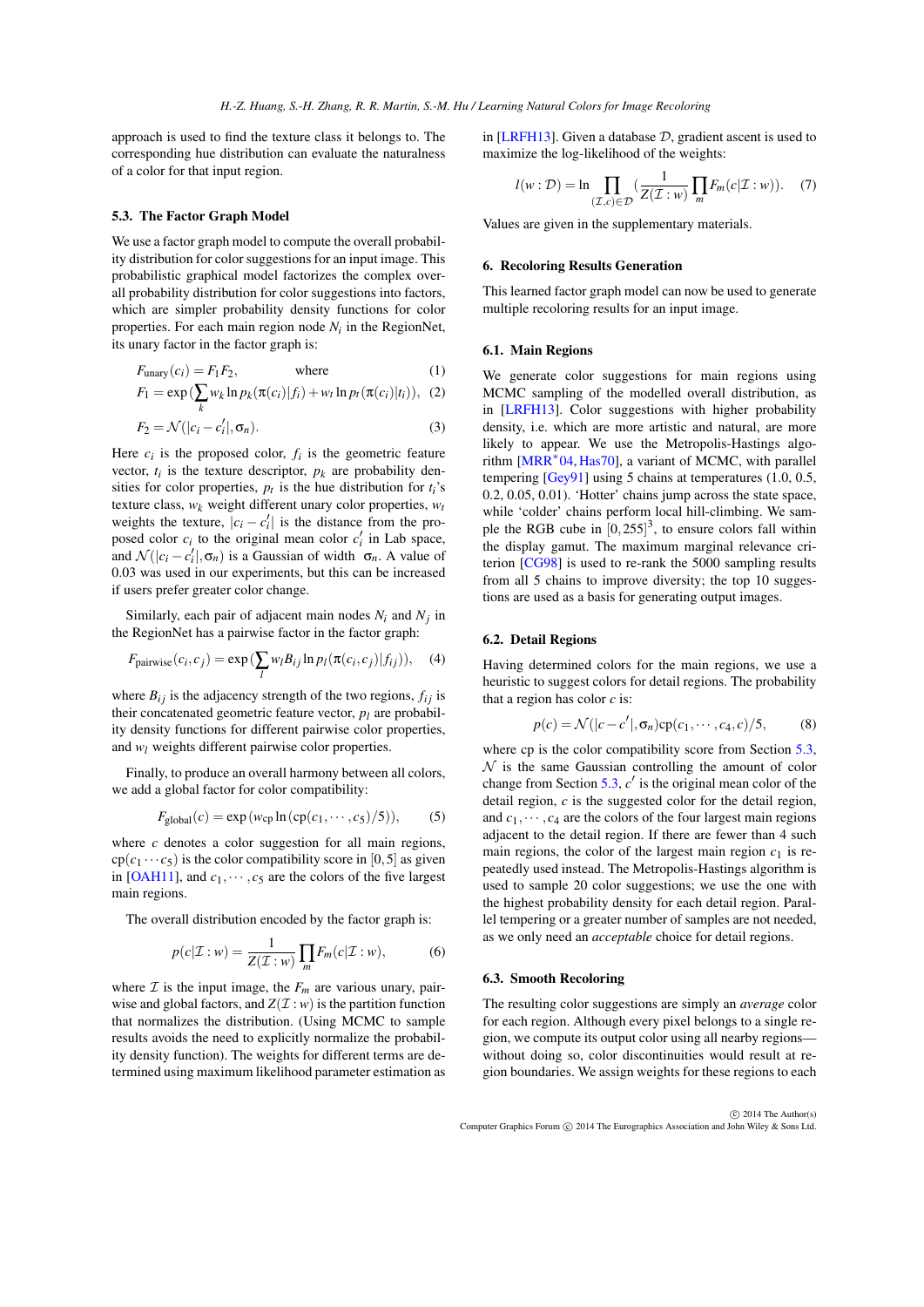<span id="page-6-2"></span>

<span id="page-6-0"></span>Figure 5: *(a) An input image. (b) Original mean colors for regions. (c) Suggested colors for regions. (d) A region mask. (e) Editing weight map generated by edit propagation from the region mask. (f) Smoothly recolored result.*

pixel, and determine the color accordingly; see Figure [5.](#page-6-0) Taking each region  $R_i$ , we morphologically erode it by size  $r$ , half the average radius of a superpixel, to give a mask inside the region. This mask is used as an initial 'stroke' to control an edit propagation technique [\[LJH10\]](#page-9-21) which generates an edit weight map  $w_{ij}$  in [0, 1] for every pixel  $p_j$ : the larger the weight, the greater the influence region  $R_i$  has upon the pixel when determining its color. We combine these weight maps to give a blending weight  $B_{ij}$  for pixel  $p_i$  and region  $R_j$ :

$$
B_{ij} = w_{ij} / \sum_{j=1}^{N} w_{ij},
$$
\n(9)

where *N* is the number of regions. For each channel in Lab space, the final color for pixel  $p_i$  is a linear combination of the color changes suggested by the different regions:

$$
c_i = \sum_{j}^{N} B_{ij} (c'_i + C_j - C'_j),
$$
 (10)

where *N* is the number of regions,  $C_j$  is the suggested average color for  $R_j$ ,  $C'_j$  is the original average color for region  $R_j$ , and  $c'_i$  is the original color for pixel  $p_i$ .

# 7. Results

#### 7.1. Performance

Our algorithm has been implemented in C++ and tested on images from sources such as Flickr. Our experiments used a PC with an Intel Core i7-3770 3.4GHz processor and 8GB RAM. An input image of size  $960 \times 640$  might typically contain 5 main regions. It takes about 5 s to build a RegionNet, and 7 s to compute blending weights. 1 s is needed to sample and rank 5000 recoloring suggestions for main regions to give 10 best results. Computing colors for detail regions takes under 1 s. The total time to recolor a new input image is thus about 14 s. Most time is spent constructing a RegionNet and computing blending weights. Both steps can be parallelized. Note that these steps do not have to be repeated



<span id="page-6-1"></span>Figure 8: *Top: Hard color constraints fix the color of the trees; the background is adjusted to suit. Bottom: Soft color constraints fix the color of the trees to lie in a certain range.*

to add different user constraints or use a model learned from another database.

Figure [1](#page-0-0) shows the three top ranked results with their segmentation and suggested colors for regions. Appealing colors result for the sky, clouds and woods which vary from picture to picture but always stay natural. Figure [6](#page-7-0) shows the six top ranked results for another image. The color of the sky varies more widely, whereas the grass always tends to remain green or yellow. (Also see the supplementary materials). Multiple artistic yet natural recoloring results are achieved for each input image; users can choose from them according to their personal preferences. Figure [7](#page-7-1) shows recoloring results which do and do not consider naturalness. The latter are exaggerated and unrealistic, although their color schemes are balanced.

# 7.2. Recoloring with Color Constraints

Hard constraints. Sometimes, a user may want specific colors for certain regions. This can be achieved by fixing colors for certain regions and sampling compatible colors for the remaining regions during the MCMC process. An example in the first row of Figure [8](#page-6-1) fixes the color of the trees to dark green, and only the color of the sky is changed.

Soft constraints. Alternatively, a user might have a general preference for certain regions, and may want to see results having a limited range of colors for such regions. We can handle such soft color constraints by adding an additional unary factor for these target regions  $R_i$  in the factor graph:

$$
F_{\text{soft}}(c_i|\mathcal{P}) = \mathcal{N}(|c_i - c_t|, \sigma_{\text{soft}}),\tag{11}
$$

where  $c_t$  is the user's desired color and  $\sigma_{\text{soft}}$  controls the extent of the variability of the new color. See the second row of Figure [8,](#page-6-1) where the trees are generally yellow but vary from photo to photo. The sky changes color to follow.

## 7.3. Database with a Given Style

As our model captures the artistic character of a database, we can use alternative databases to achieve a desired style. Figure [9](#page-7-2) shows use of two different databases, to produce results with 'dark' and 'fresh' appearances.

 $\odot$  2014 The Author(s) Computer Graphics Forum  $\odot$  2014 The Eurographics Association and John Wiley & Sons Ltd.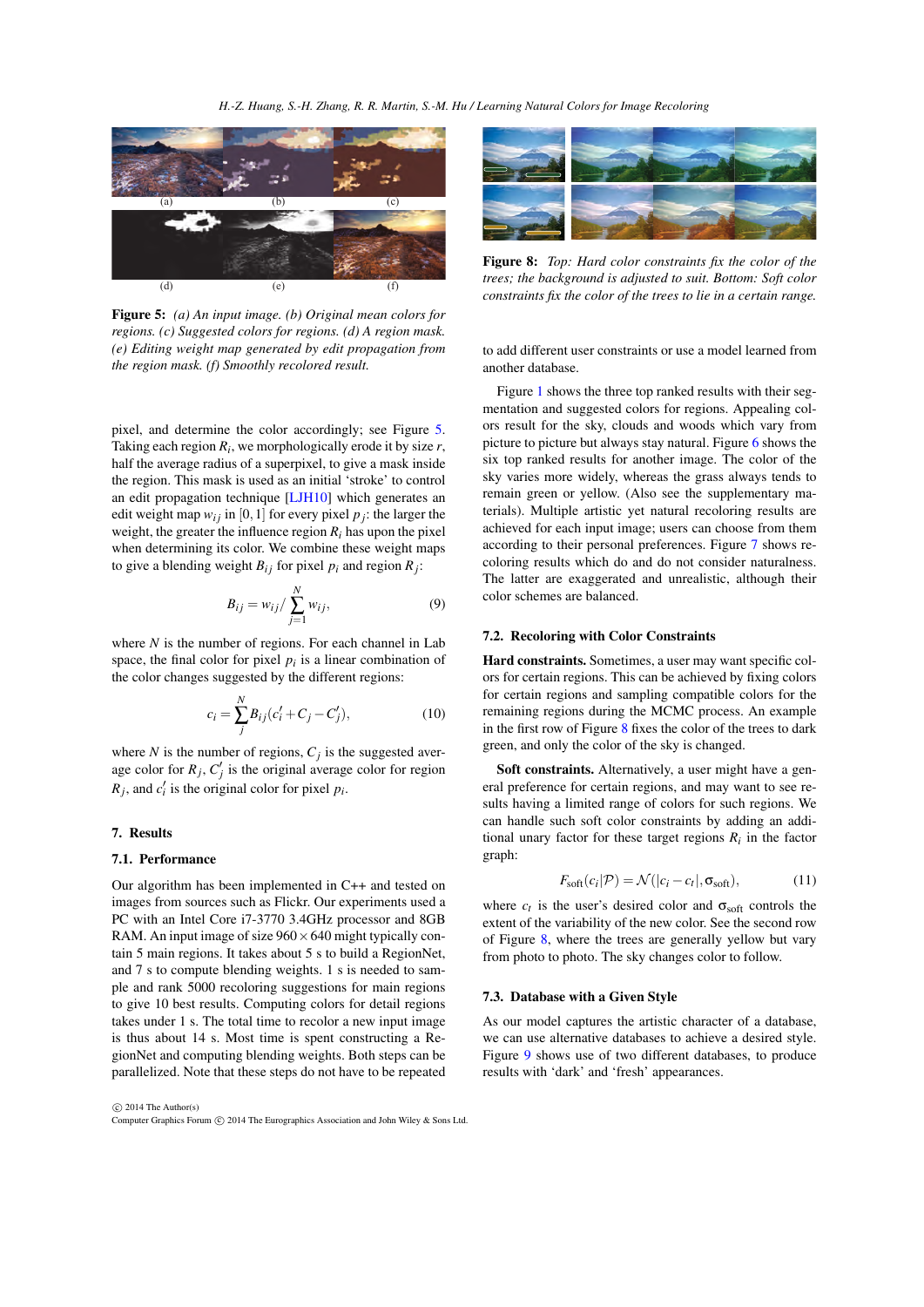<span id="page-7-3"></span>*H.-Z. Huang, S.-H. Zhang, R. R. Martin, S.-M. Hu / Learning Natural Colors for Image Recoloring*



Figure 6: *An input image and the six top ranked recolored results.*

<span id="page-7-0"></span>

Figure 7: *Left: An input image and recoloring results using terms to achieve natural color. Right: Recoloring results without these terms. Although color schemes are balanced, they are not always plausible.*

<span id="page-7-1"></span>

<span id="page-7-2"></span>Figure 9: *Left: Input Images. Middle: Results created using 'dark' database. Right: Results crested using 'fresh' database.*

# 7.4. Comparison to Related Work

Color Theme Enhancement. To recolor an input image using the method in [\[WYW](#page-9-13)<sup>∗</sup> 10], users must choose a color theme. The output is a single recolored result: see Figure  $10(b)$  $10(b)$ . Our method can also perform color theme enhancement if given a theme as an extra input. Taking an input image and a theme, we can use our model to compute a score for each possible assignment of the color theme to the image regions. The result with the highest score achieves a satisfactory color theme enhancement effect: see Figure [10\(](#page-8-0)c).

Sometimes a poorly chosen color theme may lead to a disappointing result, as shown in Figure [10\(](#page-8-0)d). A good color theme for one image may be a bad choice for another, due to differences in content. It can be difficult for users to choose a color according to input. Our method can generate recolored results without the need to choose a theme: see Figure [10\(](#page-8-0)e).

Color Transfer. Color transfer methods (e.g. [\[PKD07,](#page-9-5) [WDK](#page-9-6)<sup>∗</sup> 13]) recolor images based on a user-chosen reference image—see Figures [11\(](#page-8-1)a),(b),(c). Results can be unsatisfactory if the source and reference images are incompatible: Figures [11\(](#page-8-1)b), (c) are over-saturated. Although [\[WDK](#page-9-6)<sup>\*</sup>13] tries to transfer color between regions with the same semantic meaning, the user may not always provide a good reference. In contrast, our approach can generate artistic and natural results without the need for a reference image. Re-sults generated by our approach are shown in Figures [11\(](#page-8-1)d). We can also control recoloring by adding hard or soft color constraints, which is easier than using a reference image.

## 7.5. User Study

We carried out a user study to compare our recoloring approach to other automatic methods. We invited 15 males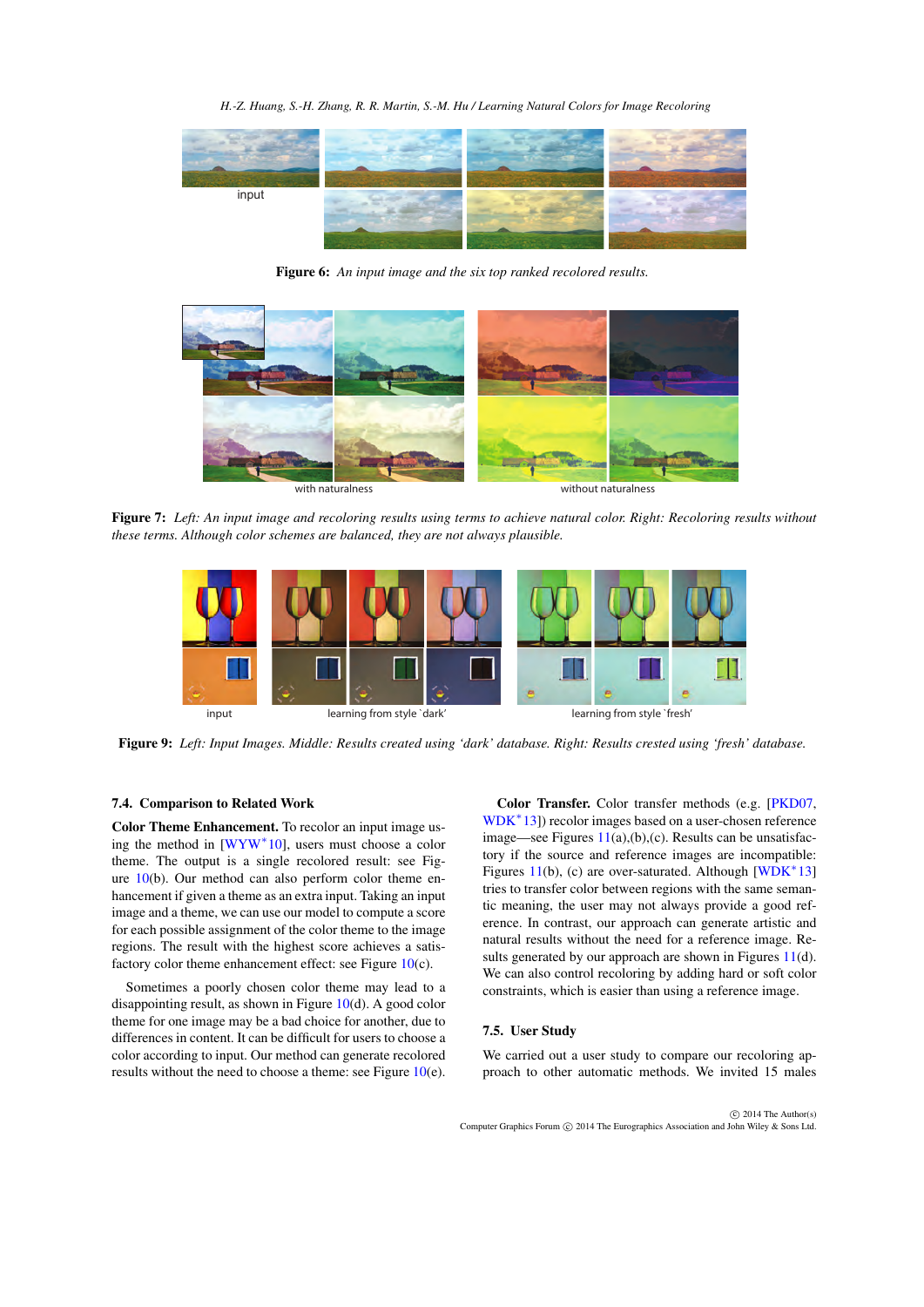*H.-Z. Huang, S.-H. Zhang, R. R. Martin, S.-M. Hu / Learning Natural Colors for Image Recoloring*

<span id="page-8-3"></span>

<span id="page-8-0"></span>Figure 10: (a) An input image. (b), (d) Enhancement results using the method of [\[WYW](#page-9-13)<sup>\*</sup>10], based on a chosen theme. (c) *A color theme enhancement result generated by our method when given an extra color theme input. (e) We can also generate multiple satisfactory recolored results without choosing a certain color theme.*



<span id="page-8-1"></span>Figure 11: *(a) A source image and a reference image. (b) Color transfer result by [\[PKD07\]](#page-9-5). (c) Color transfer result by [\[WDK](#page-9-6)*<sup>∗</sup> *13]. (d) The first recolored result generated by our method.*

and 9 females, aged 22 to 30, to participate in our study. We randomly selected 30 input photos and recolored them using 4 approaches: manual adjustment by artists, random recoloring, recoloring without considering naturalness (using [\[LRFH13\]](#page-9-2)) and our method. For the first two approaches, two arbitrary results were used; for the latter, the two top ranked results were taken. Participants were presented with these 8 recolored results for each input photo and asked to score them in a range 1–5 according to color. The input image and all 8 recoloring results were shown in a random order on the same screen at the same time. The average scores and standard deviations for the 4 methods were  $(4.4, 1.4, 1.4, 3.8)$  and  $(0.31, 0.27, 0.29, 0.33)$ . Recolored results produced by our method achieved significantly higher scores. Results which do not consider naturalness score no better than randomly recolored results. Although we do not achieve the scores of manually adjusted results, most participants suggested that it is mainly because artists also enhance sharpness, local contrast and other aspects which contribute to the overall quality of a photo. Figure [12](#page-8-2) shows that our result produces comparable colors to artists' work, but that local contrast of the grass and flower affect the impression.

<span id="page-8-2"></span>

Figure 12: *(a) An input image. (b) One of our top 10 results. (c) Artist's work.*

# 8. Limitations and Future Work

Our system has several limitations which merit further work. Firstly, our framework uses just one plausible set of color properties and geometric features. Other color distances, color spaces or geometric features are worth investigating, e.g. CIEDE2000 distance, LCH space or contour shapes. Additional use of location as well as texture might provide improved object-color associations. Secondly, our results do not yet achieve the same quality as manually adjusted photos—other factors than color (e.g. sharpness) are also important to image appearance. Thirdly, textureless regions do not give clues to natural color, and we can only rely on the original color to determine the output color. User assistance is necessary for such regions. More sophisticated techniques like in [\[FCNL13\]](#page-9-30) based on semantic tagging could help. Fourthly, our model is based on average region colors, ignoring color differences within each region. Pixels in the same region undergo similar color changes, which is not always appropriate. Extending the ideas from images to video is a further obvious direction.

# 9. Conclusions

We have presented a data-driven method for recoloring images, giving artistic and natural results by sampling color suggestions with high probabilistic density in a distribution encoded by a factor graph This summarizes multiple color property distributions learned from geometric features of image regions stored in a compact representation called a RegionNet. Our results and user studies show the effectiveness and flexibility of our method.